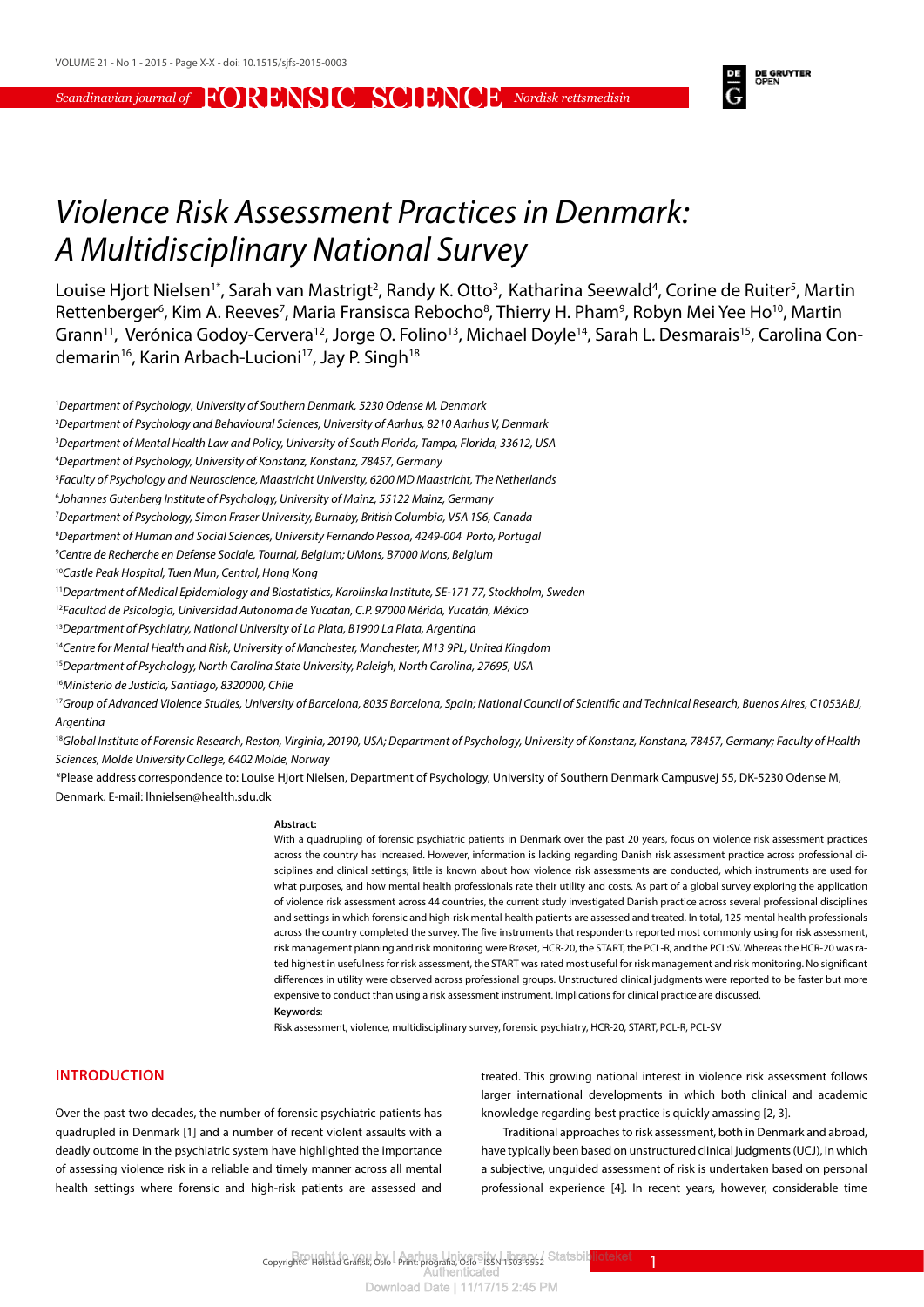**DE GRUYTER**<br>OPEN

*Scandinavian journal of* FORENSIC SCIENCE *Nordisk rettsmedisin*

and effort has been dedicated internationally to advocating and validating the use of more systematic methods (see [5] for an overview). These methods include the application of actuarial risk assessment measures (for prediction) based on statistical algorithms and related computations of the probability for violence [4] and the use of tools designed to guide structured professional judgments (SPJ), in which a formalized professional assessment of clients' risk factors (and sometimes resources as well) is carried out [6, 7]. A large body of empirical evidence suggests that the use of such tools, as opposed to unstructured clinical judgments (UCJ), represents current best practice [6, 8].

Worldwide, a large number of structured violence risk assessment instruments and methods are now applied and an extensive body of international research has validated these instruments [9-11]. Controversy still exists however, regarding which methods and instruments have the best predictive validity with which populations [12, 13] and whether these instruments are viewed as equally useful across professional disciplines. One key issue in this debate has been whether actuarial instruments relying solely on static, actuarial factors perform better in predicting violence than structured professional judgment (SPJ) instruments which also recognize the importance of clinical and risk management factors in violence risk assessments (for an overview of this debate see [14]). A number of instruments incorporating actuarial measures into SPJ instruments have been developed and validated in an attempt to bridge this gap. The Short-Term Assessment of Risk and Treatability (START) [15] and the Historical, Clinical, Risk Management-20 (HCR-20) [16] are widely-used examples of these.

While considerable empirical and clinical progress in the measurement and application of violence risk assessment has been evident internationally over the past few decades, implementing evidence-based practices in the area of violence risk assessment has been a slow process in Denmark. This is for numerous reasons [17], not least of which is ongoing controversy regarding what appears to be a general preference for unstructured clinical judgments over the use of validated static and/or structured professional judgment instruments. In recent years, however, a small number of violence risk assessment instruments have been validated on Danish forensic populations [18-21] and with renewed focus on the importance of reliable risk assessments, it appears that systematic use of validated violence risk assessment instruments is increasing. Although violence risk assessment instruments have been used in varying degrees in Danish forensic wards for many years, particularly for assessing recidivism risk for legal purposes, in 2010, a large region in Denmark (Region Midt) began implementing the use of systematic structured violence risk assessment methods as a requirement across all their forensic hospital wards. This followed a key recommendation from a report composed by a number of regional experts in the field of forensic psychiatry, general psychiatry and child- and adolescent psychiatry [22]. Developments such as these suggest that the tides of Danish risk assessment may be changing. Although more and more organizations in Denmark are beginning to implement structured ways of conducting violence risk assessments, it is still unclear which methods are actually used in different professional contexts, which instruments are applied most often, and whether perceived cost and time play a role when clinicians choose whether or not to use a violence risk assessment instrument. Further, to the authors' knowledge, no studies in the Scandinavian countries to date have examined the perceived utility of different risk assessment instruments

for the respective purposes of risk assessment, risk management and risk monitoring [23], information which is crucial for organizations wishing to implement new violence risk assessment procedures. While some of these questions are beginning to be addressed in international research [24], detailed analyses which can inform local practice are still lacking in the Nordic context. In order to address some of these knowledge gaps, the current study aimed to explore lifetime and current violence risk assessment practices in Denmark as reported by different professional disciplines working with forensic and/or high-risk mental health patients.

#### **METHODS**

#### **Sample**

Potential respondents working in the mental health field in Denmark were invited to participate in the study if they were between 18 and 65 years of age and had experience completing at least one violence risk assessment on an adult person in their lifetime.

The final sample of N=125 included a combination of Danish psychologists (n = 42, 33.6%), psychiatrists (n = 45, 36.0%), nurses (n = 34, 27.2%), and other professionals such as social workers and support workers  $(n = 4, 3.2\%)$ . The demographic and clinical characteristics of the survey respondents are provided in Table 1 and further outlined in the results section, below.

#### **Materials**

The survey used in this study was a Danish translation of the shared instrument designed for use in a global survey of the application of violence risk assessment across 44 countries, the 'International Risk Survey' (IRiS) study [24]. The survey took approximately 20-25 minutes to complete and was constructed using closed-ended questions informed by other empirical surveys and literature from the violence risk assessment field. The instrument was designed to capture information across a number of general themes, each corresponding to a set of specific questions. These included: respondent characteristics, lifetime violence risk assessment practices, current violence risk assessment practices, and perceptions of the costs and usefulness of violence risk assessment tools in practice. First, respondents were asked to report on a number of background characteristics including sex, age, race/ethnicity, professional discipline, approximate number of years of professional practice, and both estimates of the percentage of time spent engaging in different professional activities during the past 12 months, and the setting (e.g. forensic psychiatric hospital, correctional institution, private practice) of any clinical activities.

Respondents were also asked about their lifetime use of both structured and unstructured violence risk assessment methods, including the estimated frequency with which they used each of 18 formal measures to assess their adult clients' risk of violence (Likert scale,  $1=$  Almost Never; 6= Always). The list of specific risk assessment instruments chosen for inclusion in the survey was constructed based on previous surveys of violence risk assessment practices and international literature reviews [24]. Respondents also had the opportunity to add information regarding the use of other local instruments not listed in the survey. Where relevant, respondents were also invited to report reasons for using particular measures and whether they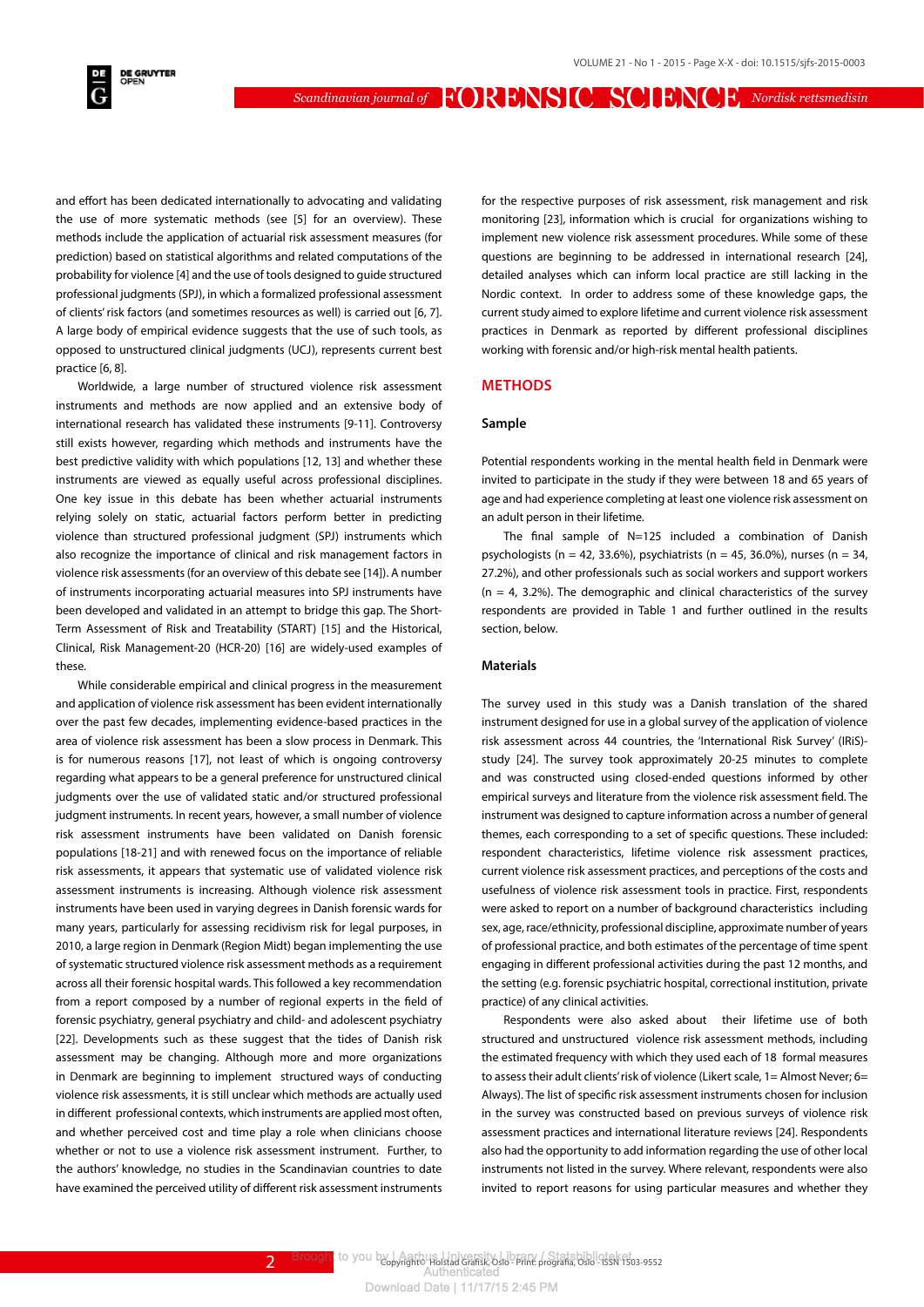**DE GRUYTER**<br>OPEN

regularly received feedback regarding the accuracy and implementation of their risk assessments.

In addition to general lifetime use, respondents were asked to report more specifically on their violence risk assessment practices during the past 12 months. In order to estimate the resources and financial costs associated with the use of both structured and unstructured violence risk assessments respondents were asked to identify the average length of time (in hours) needed to conduct each type of assessment along with an hourly wage in Danish kroners (DKK).

Finally, respondents were asked to rate the extent to which each of the violence risk assessment instruments they employed in the past 12 months was perceived as useful (Likert scale,  $1 =$  Useless;  $5 =$  Useful) for the purposes of: (i) assessing violence risk, (ii) developing violence risk management plans, and (iii) monitoring risk management plans, respectively.

#### **Procedures**

The Danish project was managed by the first author and conducted in accordance with the general procedures agreed upon by all international collaborators involved in the IRiS-study and approved by the institutional review board at the University of South Florida (Pro00007104). These general procedures are outlined in detail elsewhere [24]. Between January and February 2012, an English web-based survey was developed based on reviews of the international literature and piloted in selected countries using Qualtrics software. Professional translation of the finalized survey together with an introduction letter and three additional participations letters explaining the nature and purpose of the survey followed in the spring and summer of 2012. To confirm the accuracy of the Danish translation, all documents were then backtranslated by the first author.

Between September and November 2012, the translated survey was distributed electronically by the first author. Four national organizations were targeted to aid in the distribution of the survey: (1) a national association of forensic psychologists (Dansk Retspsykologisk Selskab), (2) a national association of psychologists in the hospital sector (Dansk Psykologforening – Hospitals-sektionen), (3) a national organization of psychiatrists (Dansk Psykiatrisk Selskab), and (4) a national organization of psychiatric nurses (Dansk Sygeplejeråd – Fagligt Selskab for Psykiatriske Sygeplejersker). In addition, four regional departments of forensic psychiatry employing a broad mix of mental health professionals were targeted (the departments of forensic psychiatry in Aarhus, Viborg, Aalborg and Middelfart). An additional three departments of forensic psychiatry exist in Denmark and are situated in the Eastern part of the country with Copenhagen in their catchment area (Sct. Hans in Roskilde, Glostrup and the maximum security facility in Nykøbing Sjælland). All three institutions were invited to participate but did not respond to provide a main contact person willing to distribute the survey. By targeting multidisciplinary departments and including national organizations and associations of psychiatrists, psychologists *and* nurses in this study, professionals working not only in forensic departments (a limitation of some earlier studies) but also other settings in which forensic and high-risk patients are assessed and treated (i.e. general hospitals, private practice, and non-psychiatric clinics) could be reached.

Following the Dillman Total Design Survey method [25], participation letters were sent via e-mail on a Friday (September 7, 2012) to the main contact person for each of the aforementioned organizations and departments. These contact people then distributed the e-mail, with a direct and active link to the survey, to all staff members. In the introduction to the survey, respondents were informed that the survey could be completed anonymously but that they had an option of providing their e-mail address, thus entering them in a draw to win one of eight cash prizes of 50 USD to be awarded at the end of the data collection period. No other incentives were given for participation. Two reminder e-mails, also with direct and active links to the survey, were sent in seven day increments after the initial e-mail to encourage participation, as was a final e-mail reminder. In addition to distribution by e-mail, a link to the survey was also posted on the member websites for the national organization of psychiatrists and the national association of psychiatric nurses. Finally, the link to the survey was posted twice on the Facebook group of the national association of psychiatric nurses and in their printed newsletter.

Between December 2012 and August 2013, the survey data was exported from Qualtrics into IBM SPSS Statistics Software for later analysis. Standard descriptive statistics were used to identify central tendencies and variation in the data and, where there were sufficient cell counts to allow it, tests of mean difference were used to explore comparisons across time, measures, and professional groups as outlined below.

#### **RESULTS**

#### **Demographic and clinical characteristics of the sample**

The characteristics of the full sample are provided in Table 1.

The sample consisted of 125 mental health professionals of whom the majority (67.2%) was female. Respondents were 44.9 years old on average, with 14.3 years of practice experience. Of the 125 respondents, 33.6% were psychologists, 36.0% were psychiatrists, 27.2% were nurses, and 3.2% had other occupations including social workers and support workers. The most common clinical setting in which respondents reported working within the past 12 months was in non-forensic psychiatric hospitals, followed by forensic psychiatric hospitals, non-forensic psychiatric clinics, and forensic psychiatric clinics. A small minority of respondents reported working in private practice, general hospitals, and correctional institutes. Across clinical settings, respondents reported spending over half of their time in the past 12 months doing clinical work.

#### **General lifetime and current risk assessment practices**

Overall, the respondents reported having conducted an average of 378 violence risk assessments during their lifetime, 41.3% of these using a structured risk assessment instrument. In comparison, over the past 12 months, respondents reported having conducted an average of almost 53 violence risk assessments, nearly half (47.3%) of which employed a structured risk assessment instrument. A paired samples t-test revealed that the estimated percentage of assessments carried out using a structured risk assessment tool was significantly higher during the past 12 months as compared to across the lifetime,  $t(123) = 2.29$ ,  $p = .024$ ,  $d = .15$  suggesting a within-individual increase in the use of structured instruments over time.

In terms of the average characteristics of the examinees to which such risk assessments were applied, respondents reported that within the past 12 months, a majority of examinees were male (80.9%) with over half having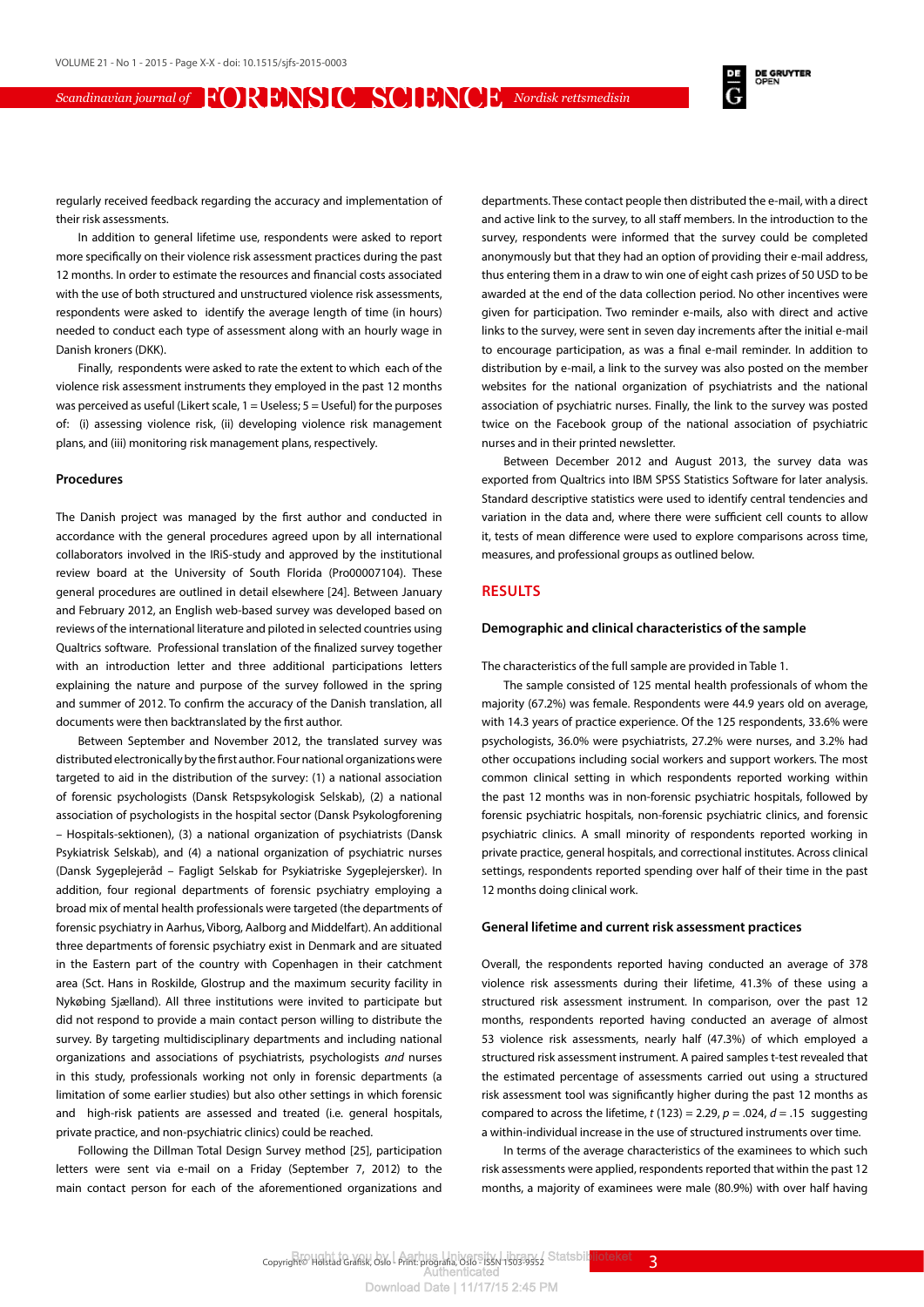a primary diagnosis of psychotic disorder (51.9%). The two other major primary diagnoses were personality disorder (36.2%) and substance abuse disorder (27.8%).

**Table 1.** Demographic and clinical characteristics of respondents (n=125).

| Demographics                                                                               |                  |
|--------------------------------------------------------------------------------------------|------------------|
| Men ( <i>n</i> , %)                                                                        | 41 (32.80)       |
| Age in years (M, SD)                                                                       | 44.90 (10.67)    |
| Clinical discipline                                                                        |                  |
| Psychologist (n, %)                                                                        | 42 (33.60)       |
| Psychiatrist (n, %)                                                                        | 45 (36.00)       |
| Nurse $(n, %)$                                                                             | 34 (27.20)       |
| Other $(n, %)$                                                                             | 4(3.20)          |
| Years in practice (M, SD)                                                                  | 14.29 (8.83)     |
| Clinical setting over past 12 months                                                       |                  |
| General hospital ( $M_{\text{S}}$ <sub>Time</sub> , SD)                                    | 2.50 (11.45)     |
| Private practice ( $M_{\text{w, Time}}$ , SD)                                              | 4.87 (18.36)     |
| Non-forensic psychiatric hospital ( $M_{\rm \tiny\rm \tiny\rm \tiny K, Time^{\prime}}$ SD) | 32.66 (43.59)    |
| Non-forensic psychiatric clinic (M <sub>%Time</sub> , SD)                                  | 15.59 (32.01)    |
| Forensic psychiatric hospital ( $M_{\text{w-time}}$ , SD)                                  | 26.37 (40.09)    |
| Forensic psychiatric clinic $(M_{\nu_{\text{extrightarrow}}}, SD)$                         | 14.35 (30.98)    |
| Correctional institute ( $M_{\text{wTime}}$ , SD)                                          | 2.02 (12.92)     |
| Other ( $M_{\text{%Time}}$ , SD)                                                           | 0.33(2.04)       |
| Professional responsibilities over past 12 months                                          |                  |
| Practice (M <sub>%Time</sub> , SD)                                                         | 55.88 (23.11)    |
| Administrative duties ( $M_{\text{S}}$ <sub>Time</sub> , SD)                               | 26.17 (19.65)    |
| Teaching or supervision ( $M_{\text{q}_{\text{string}}}$ , SD)                             | 11.94 (10.52)    |
| Research ( $M_{\text{q}_6 \text{Time}}$ , SD)                                              | 2.90 (8.05)      |
| Other ( $M_{\gamma_6 \text{Time}}$ , SD)                                                   | 3.11 (9.06)      |
| Risk assessment history                                                                    |                  |
| Risk assessments over lifetime (M, SD)                                                     | 378.25 (1089.88) |
| Risk assessments with structured instrument over                                           | 41.32 (40.09)    |
| lifetime ( $M_{\textrm{\tiny{W}}}$ SD)                                                     |                  |
| Risk assessments over past 12 months ( $M_{\alpha}$ SD)                                    | 52.78 (117.33)   |
| Risk assessments with structured instrument over past                                      | 47.28 (40.90)    |
| 12 months ( $M_{\textrm{\tiny th}}$ SD)                                                    |                  |
| Characteristics of examinees over past 12 months                                           |                  |
| Men ( $M_{\textrm{\tiny{N}}\textrm{\tiny{N}}}$ , SD)                                       | 80.99 (22.34)    |
| Psychotic disorder (M <sub>%</sub> , SD)                                                   | 51.88 (32.27)    |
| Mood disorder $(M_{\omega}, SD)$                                                           | 5.48 (14.91)     |
| Anxiety disorder (M <sub>ox</sub> , SD)                                                    | 5.04 (16.14)     |
| SU disorder ( $M_{\textrm{\tiny ext}}$ , SD)                                               | 27.78 (32.04)    |
| Personality disorder (M <sub>ac</sub> , SD)                                                | 36.15 (32.13)    |
| Other disorder ( $M_{\textrm{\tiny ext}}$ , SD)                                            | 6.60 (19.03)     |
|                                                                                            |                  |
| Obtain feedback on outcome after RA (M <sub>er</sub> , SD)                                 | 43.18 (34.97)    |

*Note*. *n*= number of respondents; *M* = mean; SD = standard deviation; SU = substance use.

In less than half of all cases (43.2%) respondents reported having obtained information or received feedback regarding the subsequent behavior of an examinee after conducting a violence risk assessment. An independent one-way ANOVA comparison of professional disciplines revealed that although nurses reported receiving higher average levels of feedback (51.6%, SD =35.1) than both psychiatrists (41.6%, SD = 31.6) and psychologists (38.6%, SD = 37.5), these differences were not statistically significant, *F* (2,118) = 1.40, *p* = .250, η<sub>ρ</sub><sup>2</sup>= .023.

#### **Use of structured and actuarial violence risk assessment instruments**

Of the 18 listed violence risk assessment instruments in the survey, respondents reported using 11 different measures. In addition, respondents reported using a handful of additional measures not originally named in the survey (including local measures designed by themselves or their institution). However, only one additional measure was used by more than three participants. This tool, The Brøset Violence Checklist [26], is a well-known Norwegian short-term violence assessment instrument. The frequency of lifetime use and application during the past 12 months is listed for Brøset and each of the 11 named instruments in Table 2.

The five most commonly used instruments assessing violence risk were the Brøset Violence Checklist (Brøset) (36.0% lifetime use, 35.2% past 12 months), the Short-Term Assessment of Risk and Treatability (START) [15] (35.6% lifetime, 23.2% past 12 months), the Historical, Clinical, Risk Management-20 (HCR-20) [16] ( 28.0% lifetime, 23.3% past 12 months), the Psychopathy Check List Screening Version (PCL:SV) [27] (19.2% lifetime, 16.0% past 12 months), and the Psychopathy Check List-Revised (PCL-R) [28] ( 18.4% lifetime, 12.8% past 12 months). Brøset, START and HCR-20 are classified as SPJ instruments. The PCL:SV and the PCL:R were originally not developed as risk assessment tools but are currently often used to assess violence risk in association with SPJ tools.

In total, 78 respondents reported on their reasons for using particular risk assessment instruments. Reasons for use for the five most commonly reported measures are reported in Table 3. For both Brøset and the HCR-20, respondents most commonly reported using the measures for the combined reason that they were both required by their organization, and that the respondent had a personal preference for the measure. In contrast, the most common reason reported for using the START was that it was a requirement, with slightly lower tendencies to also report use due to personal preference. Response sets for the PCL-R and the PCL:SV were more varied, with equal numbers reporting use due to requirements and combined reasons for the PCL:SV.

#### **Perceived utility for assessing, managing and monitoring risk**

Respondents who reported having used formal risk assessment instruments over the past 12 months were asked to specify the purposes for which they used the instruments (assessing risk of violence, developing risk management plans, and/or monitoring risk management plans) and to rate how useful they found these instruments for those purposes. Table 4 reports the results for the five most commonly used instruments in Denmark.

As illustrated in Table 4, all five measures were used most commonly for the purpose of risk assessment. However, a number of respondents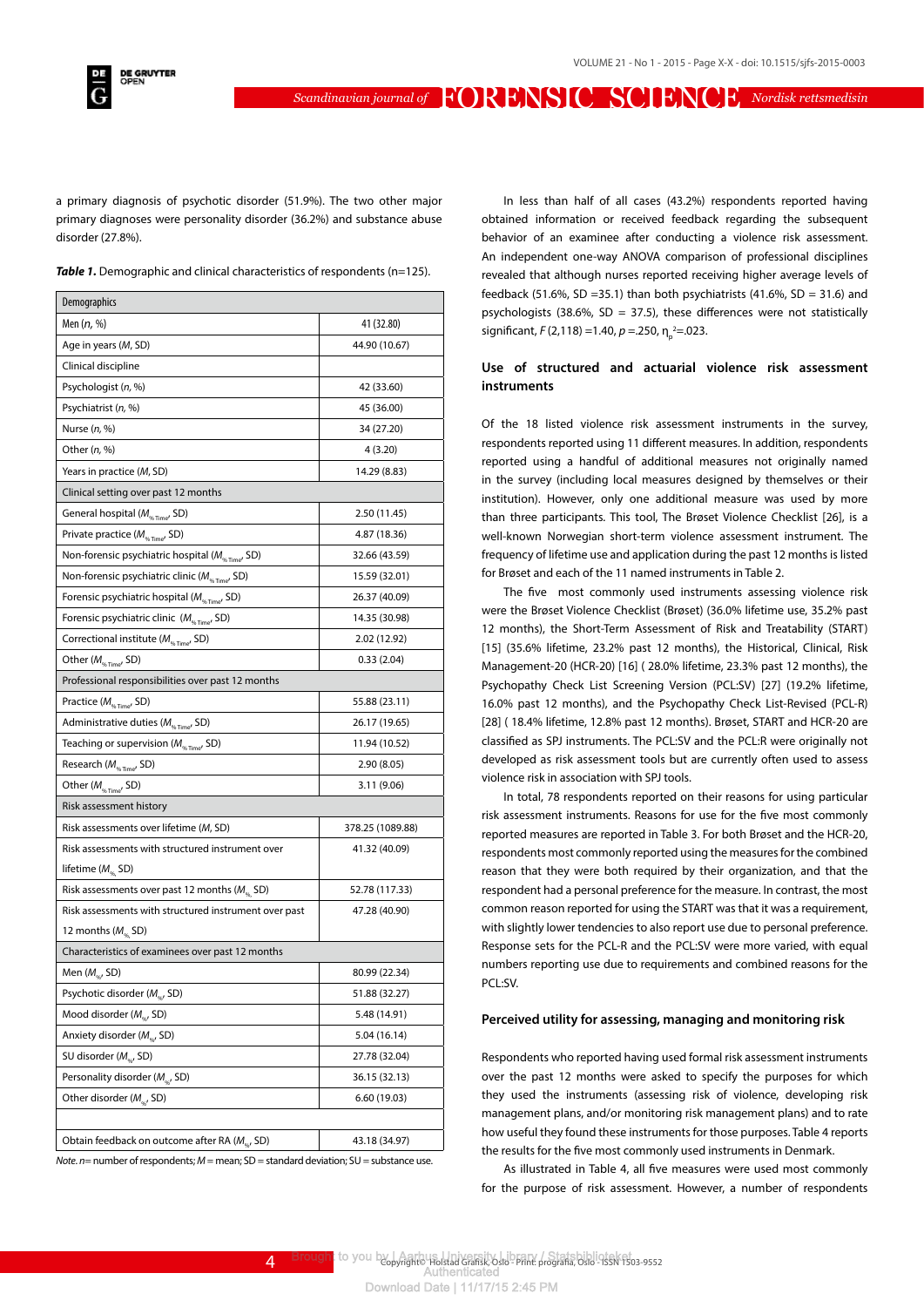

| Risk assessment<br>instrument | Lifetime use<br>$n$ (%) | Frequency of use over lifetime<br>M(SD) | Use over past 12 months<br>$n$ (%) | Frequency of use past 12 months<br>M(SD) |  |
|-------------------------------|-------------------------|-----------------------------------------|------------------------------------|------------------------------------------|--|
| Brøset                        | 45 (36.00)              | 4.14(1.60)                              | 44 (35.20)                         | 4.26 (1.39)                              |  |
| <b>HCR-20</b>                 | 35 (28.00)              | 3.97(1.77)                              | 29 (23.20)                         | 4.75 (1.43)                              |  |
| $LSI-R$                       | 1(0.80)                 | $1.00$ (-)                              | 0(0.00)                            | $(-)$<br>$\overline{\phantom{0}}$        |  |
| PCL-R                         | 23 (18.40)              | 3.00(1.60)                              | 16 (12.80)                         | 3.56(1.75)                               |  |
| PCL:SV                        | 24 (19.20)              | 4.2(1.69)                               | 20 (16.00)                         | 4.30(1.53)                               |  |
| RAMAS                         | 1(0.80)                 | $1.00$ (-)                              | 1(0.80)                            | $1.00$ (-)                               |  |
| RM2000                        | 1(0.80)                 | $1.00$ (-)                              | 0(0.00)                            | $(-)$<br>$\overline{\phantom{0}}$        |  |
| SAPROF                        | 1(0.80)                 | $3.00 (-)$                              | 1(0.80)                            | $3.00$ (-)                               |  |
| <b>START</b>                  | 32 (35.60)              | 3.25(1.76)                              | 29 (23.20)                         | 3.50(1.77)                               |  |
| V-RISK-10                     | 4(3.20)                 | 2.25(1.50)                              | 2(1.60)                            | 1.50(0.71)                               |  |
| VRAG                          | 4(3.20)                 | 3.25(2.21)                              | 2(1.60)                            | 4.00(2.83)                               |  |
| <b>VRS</b>                    | 5(4.00)                 | 3.00(1.41)                              | 3(2.40)                            | 3.00(1.41)                               |  |

*Note. n* = number of respondents; *M* = mean; SD = standard deviation; HCR-20 = Historical, Clinical, Risk Management-20 [16]; LSI-R = Level of Service Inventory-Revised [31]; PCL-R = Psychopathy Checklist Revised [28]; PCL:SV = Psychopathy Checklist Screening Version [27]; RAMAS = Risk Assessment Management and Audit Systems [32]; RM2000 = Risk Matrix 2000 [33]; SAPROF = Structured Assessment of Protective Factors [34]; START = Short-Term Assessment of Risk and Treatability [15]; V-RISK-10 = Violence Risk Screening-10 [35]; VRAG = Violence Risk Appraisal Guide [36]; VRS = Violence Risk Scale [37]. Frequency of use was measured using a 6-point Likert scale ( $1 =$  almost never;  $6 =$  always).

#### **Table 3.** Reasons for use reported for the five most common measures used in the past 12 months (n=78).

|              | Required by organization<br>$n(\%)$ | Personal preference<br>$n(\%)$ | Combination of both<br>$n(\%)$ |
|--------------|-------------------------------------|--------------------------------|--------------------------------|
| Brøset       | 22 (44.00)                          | 3(6.00)                        | 25 (50.00)                     |
| $HCR-20$     | 9(32.10)                            | 3(10.70)                       | 16(57.10)                      |
| <b>START</b> | 16(57.10)                           | 2(7.10)                        | 10 (35.70)                     |
| PCL-R        | 4 (25.00)                           | 6(37.50)                       | 6(37.50)                       |
| PCL:SV       | 9(45.00)                            | 2(10.00)                       | 9(45.00)                       |

Table 4. Risk assessment instrument use and perceived utility in risk assessment, risk management, and risk monitoring over the past 12 months for the five most commonly used instruments (n =88).

|                                 | <b>Risk Assessment</b> |                                  | <b>Risk Management</b> |                               | <b>Risk Monitoring</b> |                                  |
|---------------------------------|------------------------|----------------------------------|------------------------|-------------------------------|------------------------|----------------------------------|
| Risk assessment instru-<br>ment | Use<br>$n (\%)$        | Perceived<br>usefulness<br>M(SD) | Use<br>$n (\%)$        | Perceived usefulness<br>M(SD) | Use<br>$n (\%)$        | Perceived<br>usefulness<br>M(SD) |
| Brøset                          | 40 (45.45)             | 4.05(0.71)                       | 28 (31.82)             | 3.64(0.91)                    | 21 (23.86)             | 3.76 (0.99)                      |
| $HCR-20$                        | 27 (30.68)             | 4.37(0.84)                       | 18 (20.45)             | 4.39(0.78)                    | 8<br>(9.09)            | 3.63(1.19)                       |
| <b>START</b>                    | 26 (29.55)             | 4.27(1.08)                       | 17 (19.32)             | 4.88(0.33)                    | 14 (15.91)             | 4.43(0.85)                       |
| PCL-R                           | 16(18.18)              | 4.13(0.96)                       | 10 (11.36)             | 3.50(0.85)                    | (4.55)<br>4            | 3.50(1.73)                       |
| PCL:SV                          | 19 (21.59)             | 4.05(0.85)                       | 15 (17.05)             | 3.07(0.88)                    | (6.82)<br>6            | 3.33(1.37)                       |

*Note. n* = number of respondents; *M* = mean; SD = standard deviation. Percentages based on n= 88 respondents who reported completing at least one structured risk assessment during the past 12 months. Perceived utility was measured using a 5-point Likert scale (1 = useless; 5 = useful).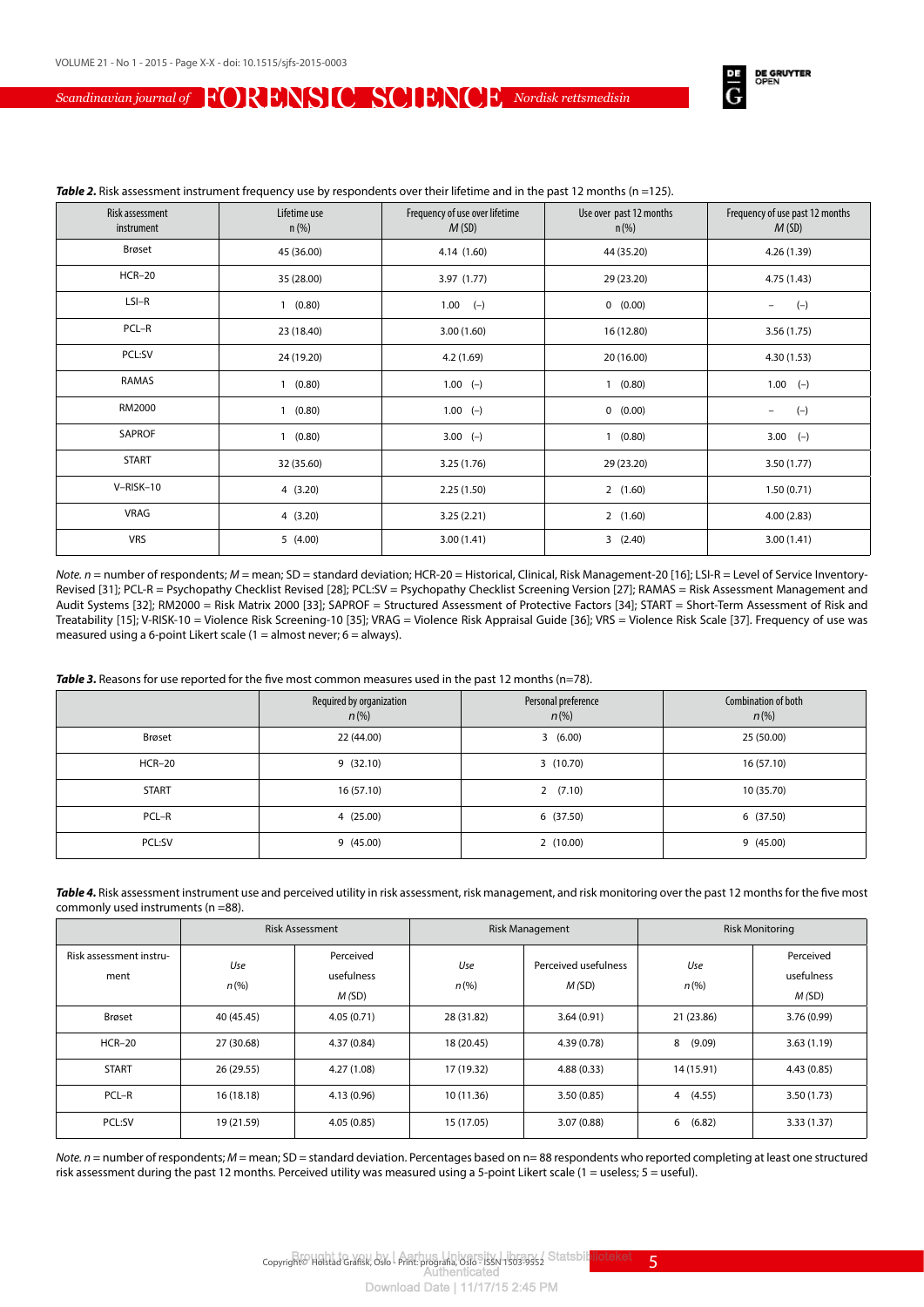also reported applying the measures to develop and monitor violence risk management plans. Overall, utility ratings were relatively positive (typically in the 'somewhat useful' to 'useful' range), although some measures were reported to be more useful on average for particular purposes than others; whereas the HCR-20 was reported most useful out of the five most commonly used measures for risk assessment, for example, the START had the highest utility ratings for the purposes of risk management planning and monitoring. Interestingly, although the Brøset Violence Checklist was the tool used most frequently for all three purposes, it did not receive the highest utility ratings. No statistically significant differences in utility ratings for risk assessment, management, or monitoring were observed for any measure across professional groups, *p* >.05.

#### **Time and cost of conducting risk assessments**

In addition to reporting on the frequency and utility of different instruments, respondents were also asked to report the average number of hours spent during the past 12 months per risk assessment, both for assessments based on unstructured clinical judgment and those using structured risk assessment instruments. In estimating this time commitment, respondents were asked to include time dedicated to conducting interviews, obtaining and reviewing records, coding the tools, and writing reports. Respondents also provided a corresponding average hourly cost in Danish kroners for conducting such assessments. On average, respondents reported spending 1.43 hours (SD = 1.06, *n* =30) conducting an unstructured clinical judgment assessment and an average of 5.45 hours (SD = 6.09, *n*=58) conducting a structured assessment using a risk assessment instrument. In terms of financial costs, this translates to a slightly higher mean hourly cost of 349.87 DKK (SD = 139.90) for conducting an unstructured violence risk assessment compared to a mean hourly cost of 288.80 DKK (SD = 140.55) for use of a structured risk assessment instrument,  $t(86) = 1.95$ ,  $p = .563$ ,  $d = .44$ .

#### **DISCUSSION**

In recent years there has been growing attention to the use of risk assessment instruments to prevent violence and to guide risk management planning and monitoring, both in Denmark and abroad. Although several forensic departments in Denmark now routinely conduct violence risk assessments using either unstructured clinical judgments or structured risk assessment instruments, knowledge regarding national violence risk assessment practices across settings and professional disciplines is limited. As part of a large international investigation exploring violence risk assessment in 44 nations, this study surveyed a broad range of mental health professionals working in a variety of clinical settings across Denmark in order to develop a clearer picture of the general use, utility, and costs of violence risk assessment in this country.

The results indicate that violence risk assessment practice is relatively pervasive. Respondents reported having completed a large number of violence risk assessments across their lifetime, and an average of more than 50 each during the past 12 months. Although the majority of these assessments are unstructured and therefore not in line with what guidelines developed internationally regard as best practice [6, 8], the proportion of structured to unstructured assessments appears to be on the rise (47% in the past 12 months compared to 41% across the lifetime, a significant

increase). This might be explained in part by the 2010 policy change within one of the large forensic departments in Denmark (Region Midt) which made the use of several structured risk assessment instruments a requirement [22]. Even so, the majority of the respondents' clinical time was not spent in dedicated forensic settings, but rather, in non-forensic hospital settings. This finding highlights the danger of focusing only on violence risk assessment practices in forensic departments and clinics, and underlines the need for training in the use and interpretation of violence risk assessment instruments for clinicians and other staff members working outside the walls of dedicated forensic settings (for example, in general hospitals, institutions and group homes). With more forensic and high-risk patients being placed outside forensic hospitals where staff members may not be trained to deal with violence risk issues, and where they lack violence risk assessment instruments to guide their risk management planning and monitoring, the danger of violent assaults is likely to increase.

Violence risk may be particularly heightened in light of the discouraging finding from the survey that in only 43% of cases did the respondents report having obtained any kind of information or received feedback on the accuracy of their risk assessment after having completed it. Research shows that clinicians benefit considerably from feedback regarding the predictive validity of their risk assessments of forensic patients [29]. Establishing transparent and effective risk communication systems in settings where risk assessments are part of the daily work is thus crucial. As has been noted in the risk assessment instrument literature [30], re-assessments are also vital if risk assessment instruments are to be of use in risk management planning and risk monitoring. If clinicians receive no feedback on their examinees' subsequent behaviors, problem areas and/or resources, valid re-assessments are difficult to conduct and risk assessments are rendered less useful in daily clinical work. The survey results showed that nurses received higher average levels of feedback than the other professional groups, although not significantly more. This might be due to the fact that nurses often spend more time with patients on a daily basis (including night shifts) in hospitals wards (both forensic and non-forensic) than both psychiatrists and psychologists. However, the finding that less than half of all respondents' risk assessments were followed by such feedback suggests that there is considerable room for improvement in this area in Denmark and that developing structured risk assessment communication systems should be a priority for the future.

A number of encouraging findings also emerged from the study, however, including the fairly high utility ratings respondents reported for the risk assessment instruments applied in the past 12 months. The Brøset Violence Checklist was the instrument most often used for risk assessment, management, and monitoring, however, it was not the mostly highly rated for any of these purposes. Of the other four measures, the HCR-20 was the instrument most commonly used for risk assessment, with the START used almost as frequently. Both instruments were rated, on average, as 'somewhat useful' or 'useful' for this purpose, with the PCL-R the PCL:SV, and Brøset following. The HCR-20 was also the instrument out of these four that was most commonly used for risk management, again with the START a close second. However the START was rated more useful on average for this purpose than the HCR-20, Brøset, the PCL-R and the PCL:SV. After Brøset, the START was the most commonly used instrument for risk monitoring, for which its utility was rated much higher than all of the other tools. This may be because the START instrument attaches importance to more dynamic factors and to a larger extent than the HCR-20, and is also used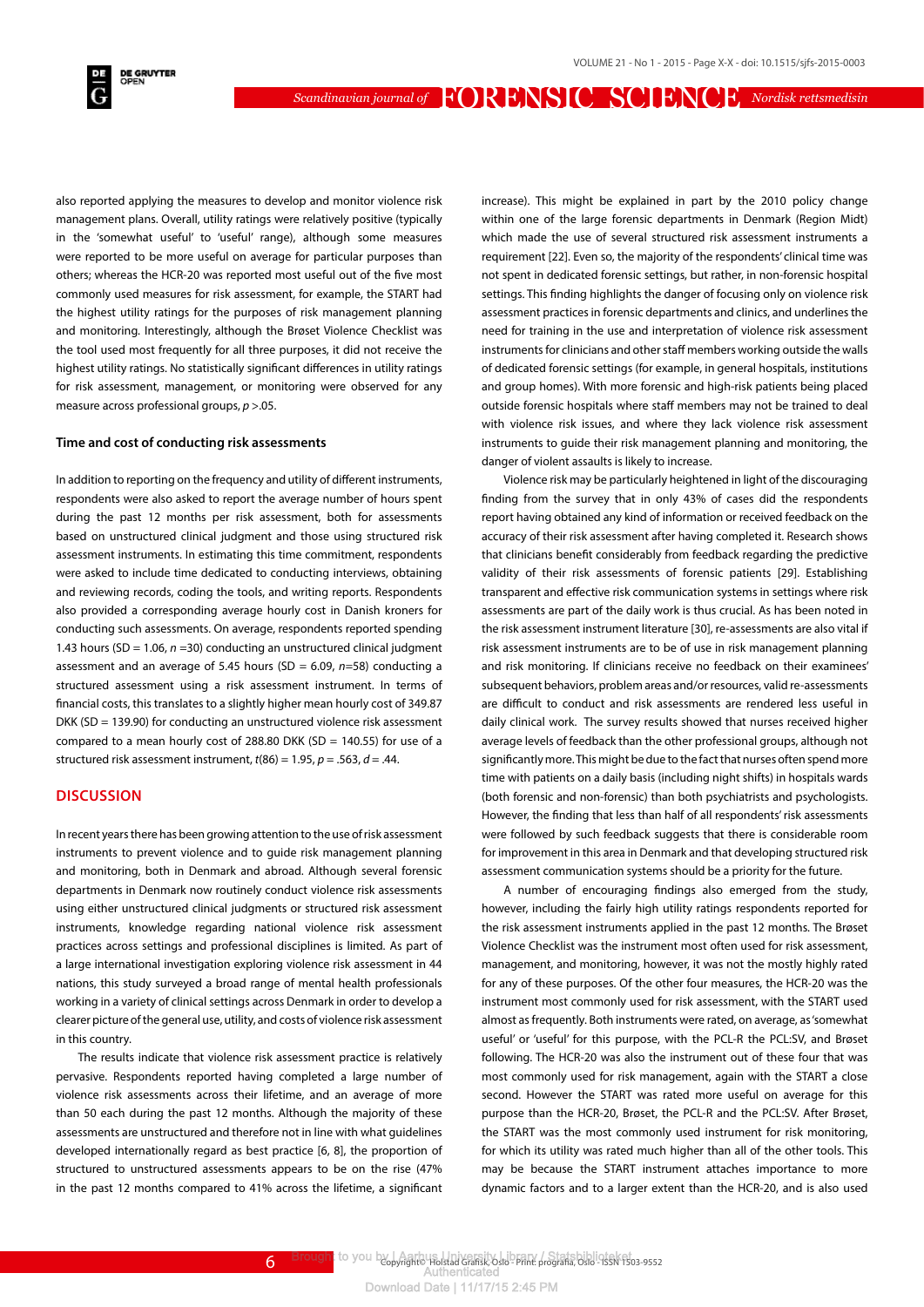**DE GRUYTER**<br>OPEN

for shorter-term risk assessments and hence designed to be conducted more frequently. It is thus not surprising that the START is rated much more useful for risk management planning and risk monitoring than the other instruments. These findings have important implications for the practical choice of risk assessment instruments. If a clinician is conducting a simple one-time assessment of violence risk, these results suggest that the HCR-20 might be the most useful choice for this purpose. But if a risk assessment instrument is to be implemented in an organization or context where it is to guide risk assessment, risk management planning *and* risk monitoring, the START appears to be the best overall choice in Denmark at present, based on the data collected in this study.

When considering violence risk assessments of forensic and high-risk patients as a whole, the debate as to whether to rely on unstructured clinical judgments or use structured risk assessment instruments should have been put to rest a long time ago, as most best-practice recommendations and clinical guidelines for psychiatrists, psychologists and nurses internationally point to the use of instruments for assessing violence [6, 8]. However, as this study shows, over half of reported risk assessments done in Denmark are still conducted without the guide of a risk assessment instrument. When investigating the time required to conduct structured and unstructured risk assessments it is clear that one reason for this might be because it takes clinicians much longer to conduct a structured risk assessment using an instrument than it does relying on unstructured clinical judgment alone. Surprisingly, however, this study shows that it is less costly to conduct a violence risk assessment with a structured assessment instrument per hour than without. This might be a reflection of a higher mean salary for the professional groups most likely to rely on clinical judgments, but is nonetheless a strong argument in support of implementing structured risk assessment instruments into daily work with forensic and high-risk patients.

#### **Limitations**

This study provides an important first glimpse into general violence risk assessment practices in Denmark. However, future research would benefit from attempts to address some of the limitations of this survey. First, standard challenges associated with the use of survey methods including sampling coverage, potential non-response bias, and respondent comprehension apply. In addition, the sampling method used in both the Danish study and its international counterparts does not allow for estimation of response rate, as many respondents held multiple memberships in the organizations used to disseminate the survey, and non-members may also have completed the survey using general links posted on the websites and Facebook pages of

#### **REFERENCES**

- [1] Retspsykiatri. Kvalitet og Sikkerhed (2011). Danske Regioner, Website: Regioner.dk: http://www.regioner.dk/aktuelt/nyheder/2011/marts/~/ media/8A7912C499DA4E1A8E58A9766A363942.ashx
- [2] Bonta, J. Offender risk assessment: Guidelines for selection and use, Crim Justice Behav, 2002, 29, 355-379.
- [3] Conroy, MA, & Murrie, DC, Forensic Evaluation of Violence Risk: A Guide to Risk Assessment and Risk Management, Oxford University Press, New York, 2007.
- [4] Grove, WM, & Meehl, PE, Comparative efficiency of informal (subjective,

some participating organizations [16]. Without response rate information, it is difficult to assess the generalizability and representativeness of the sample. This is particularly the case as the final sample was rather small and 'other professionals' were poorly represented. While the high representation of psychologists and psychiatrists in the sample might be due to the fact that risk assessments are typically the practice of these professionals, the rise of interdisciplinary clinical teams in many mental health settings may necessitate casting a wider sampling net in future studies. Since the START was developed by a team including a nurse to use in interdisciplinary teams, nurses were well represented in this study. Another potential limitation of the survey is that because it was part of a larger international study, the materials were not piloted specifically on a Danish population before dissemination (although they were piloted in other samples). This may have led to some respondent-related measurement error such as comprehension problems or misunderstanding of questions. Finally, the small sample size limited the possibilities to explore detailed differences between professional groups and specific risk assessment tools, due to low cell counts and lack of statistical power. Follow-up studies should endeavor to broaden and increase the size of the sample, and to collect information that would allow for assessments of response bias and generalizability.

#### **CONCLUSIONS**

The results of this study suggest that violence risk assessments conducted across the mental health field in Denmark are relatively frequent but highly varied in form. Although the majority of these assessments are still unstructured, the promising utility ratings and lower hourly costs reported for the five most commonly used structured instruments provide hope that change is coming. Additional Nordic and international studies aimed at exploring the use and usefulness of various methods for assessing violence risk, and their associated benefits and challenges for clinical practice are needed.

#### **ACKNOWLEDGEMENTS**

This study was funded by an American Psychology-Law Society Early Career Professional Grant awarded to Dr. Jay P. Singh as part of the International Violence Risk Survey. The funding body had no role in the design, analysis, or interpretation of the study.

The authors are grateful to the four national associations and local departments that assisted in promoting the distribution and completion of the survey, and to all respondents for taking the time to respond.

impressionistic) and formal (mechanical, algorithmic) prediction procedures: The clinical–statistical controversy, Psychol Public Pol L, 1996, 2, 293–323.

- [5] Bloom, H, & Webster, CD, Essential Writings in Violence Risk Assessment and Management, Centre for Addictions and Mental Health, Toronto, 2007.
- [6] Webster, CD, Haque, Q, & Hucker, S. SPJ Guides, In: Webster, CD, Haque, Q, & Hucker, S, Violence Risk – Assessment and Management. Advances Through Structured Professional Judgment and Sequential Redirections, Wiley and Sons, West Sussex, 2014.

Copyright© Holstad Grafisk, Oslo - Print: prografia, Oslo - ISSN 1503-9552 Statsbil<mark>t lioteket</mark>ter **7**